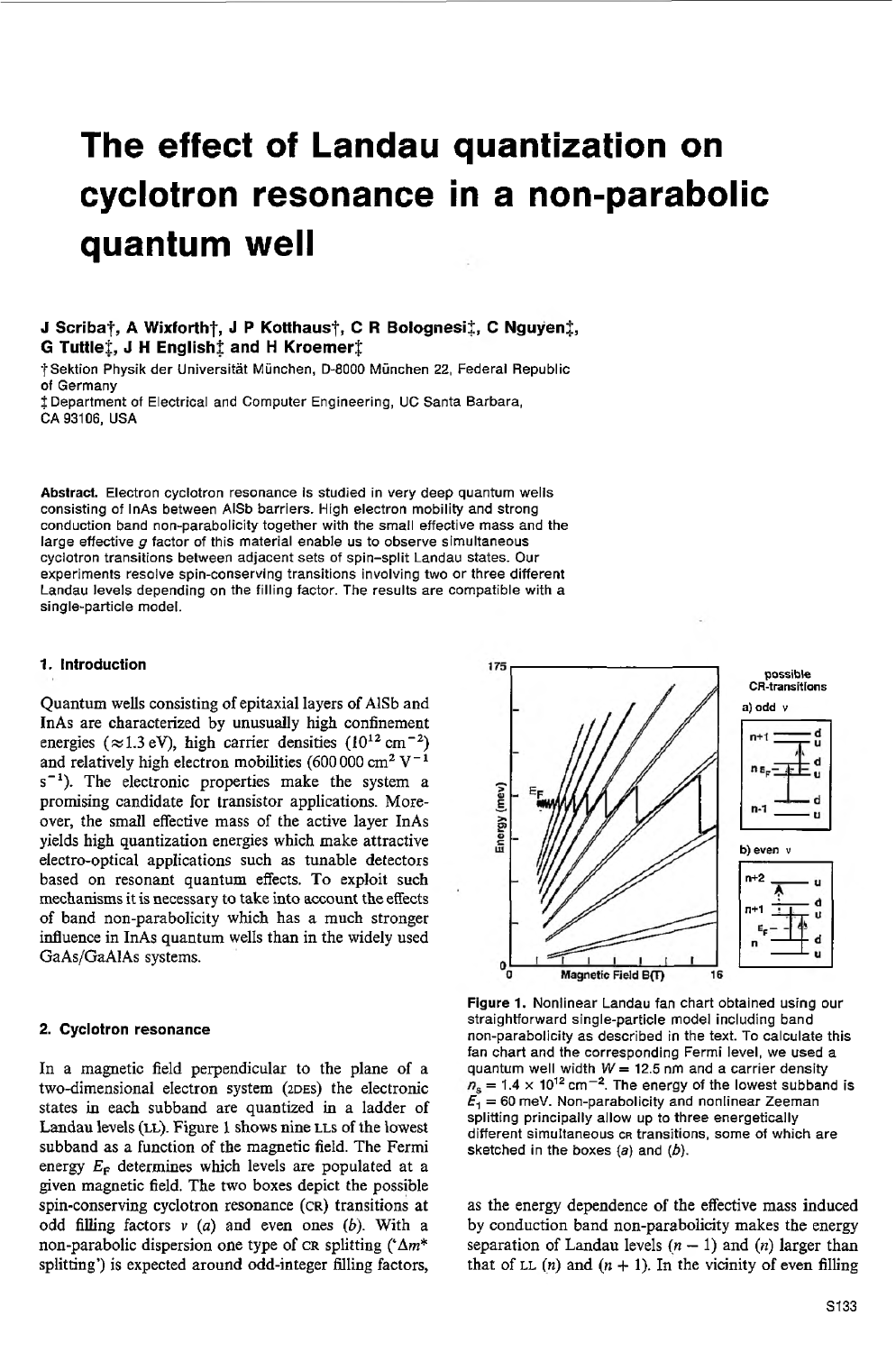factors a somewhat smaller ' $\Delta g$  splitting' of the CR is expected.This is caused by the energy dependence of the effective **g** factor making the Zeeman splitting of the nth LL larger than that of the  $(n + 1)$ th LL. Hence, the two spin-conserving transitions between adjacent pairs of Landau levels occur at different frequencies [1, 2]

In three-dimensional electron systems like, for example, bulk GaAs such splitting has, in fact, been observed **[3,** 41 and is well understood **[5, 61.** In **ZDES,** however, such splittings have not been observed previously in spite of many different attempts **[S** and references therein]. To prevent line broadening hiding the effect Watts and co-workers **[7]** narrowed the CR limewidth significantly by depositing gold layers on a GaAs/GaAlAs heterostructure to prevent saturation of the CR. Even though the spin splitting is expected to be much larger than the observed linewidth, no such structure was found.

#### **3. Experiments**

Here, we report on the unambiguous observation of both the  $\Delta m^*$  and the  $\Delta g$  splitting of the CR in a 2DES. Surprisingly, our results can be explained by a straightforward single-particle model. We investigate the 2DES in InAs quantum wells with AlSb barriers, forming a type-II staggered heterojunction. Due to the low effective mass of InAs  $(m_{\Gamma}^* = 0.023m_0)$  and the high bulk InAs effective g factor  $(g \approx -15)$  both the cyclotron energy  $\hbar\omega_c$  and the Zeeman splitting  $\Delta E = g\mu_B B$  are expected to be significantly higher than in GaAs. Also, the conduction band non-parabolicity is larger in InAs, increasing the separation of the expected transitions.The samples are grown on semi-insulating GaAs substrates by molecular beam epitaxy. The growth sequence is described in detail elsewhere **[SI.** The quantum well on which the data presented here have been measured is **12** nm wide, the 2D carrier density is  $n_s = 1.41 \times$  $10^{12}$  cm<sup>-2</sup> as determined by Shubnikov-de Haas measurements.

The far-infrared spectra are measured with a rapidscan Fourier transform spectrometer connected to a low-temperature cryostat containing a **15** T superconducting solenoid. We measure the relative change in transmission  $-\Delta T/T = (T(0) - T(B))/T(0)$  where *T*(0) denotes the transmission of the sample at zero magnetic field, *T(B)* the one at finite *B* normal to the heterointerface. Figure **2** shows typical spectra for different magnetic fields. Traces closest to an integer filling factor are marked by the inset boxes. The CR traces distinctly show a splitting around both integer filling factors in the depicted magnetic field range. **As** the magnetic field is varied, the two parts of the split resonance exchange oscillator strength. Around  $B = 7.2$  T, just above  $v = 8$ in this case, even three resonances<sup>\*</sup> can be detected. A qualitatively similar splitting occurs near all integer filling factors up to  $\nu = 13$  and down to  $\nu = 3$ , the lowest one in the available magnetic field range. This splitting is



**WAVE NUMBER (CM-1)**

Figure 2. Typical cn spectra as functions of the magnetic field  $B$ . Traces closest to an integer filling factor  $\nu$  are marked by the inset boxes. Two types of splitting are observed, one being larger close to odd filling factors *('Am\** splitting'), and a smaller splitting **('Ag**splitting') close to even filling factors. **As** the magnetic field is varied, the two parts of the split resonances exchange oscillator strength.

larger close to an odd filling factor than to even filling factors.

The sample presented here and other samples showing similar splittings have mobilities in the range of  $\mu \leq 40 \text{ m}^2 \text{ V}^{-1} \text{ s}^{-1}$  at 4 K. On early samples with low electron mobilities ( $\mu \leq 10 \text{ m}^2 \text{ V}^{-1} \text{ s}^{-1}$ ) instead of splittings we observe strong oscillations of the CR absorption depth, the CR linewidth, and the cyclotron mass as a function of the magnetic field similar to those reported in **[SI.** Such oscillations have often been explained in terms of filling-factor-dependent screening [lo]. In a recent publication we, too, related these oscillations to screeningeffects**[ll].** Improvement of the samplequality, however, led us to discover the split CR. Therefore, we now believe that the oscillations of the *CR* amplitude and linewidth could show an onset of the splitting caused by non-parabolicity. Such an alternative explanation of the linewidth oscillation had been proposed earlier by Hansen and Hansen **[12].**

#### **4. Model**

To explain the observed splittings quantitatively, we employ a simple single-particle model, including the conduction band non-parabolicity in terms of the well known  $\mathbf{k} \cdot \mathbf{p}$  formalism as introduced by Kane [13]. In a simplified form, this leads to an expression for the energy dependence of the effective mass

$$
m^*(E) = m_{\Gamma}^* \left( 1 + 2 \frac{E}{E_{\Theta}} \right).
$$
 (1)

Here  $m_{\Gamma}^{*} = 0.023m_0$  denotes the band-edge mass of InAs,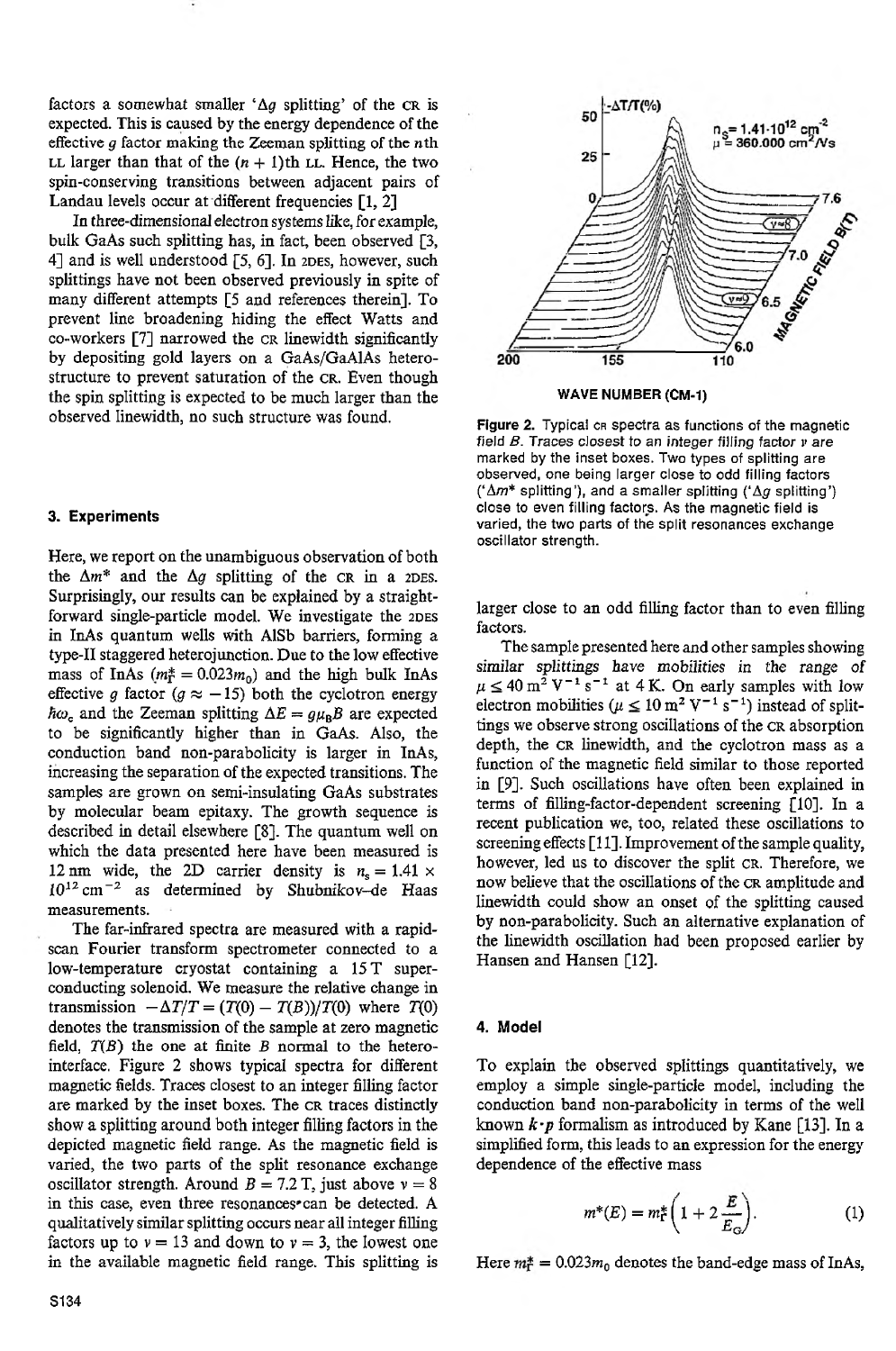

Figure 3. Cyclotron mass as a function of the magnetic field. The lines represent calculated transitions possible according to figure 1. The squares represent the experimental data.

 $E_G = 400$  meV the InAs bandgap energy and  $E = E_1 + E_F$ the sum of the ground state energy  $E_1$  of the quantum well and the Fermi level of the system. The quantum well is modelled by an infinitely deep rectangular confining potential with energy eigenvalues of the well known form  $E_i = E_1 i^2$ . With only the lowest subband occupied the Fermi level enters the calculation as  $E_F = n_s \pi^2 h^2 / 2m^*(E)$ . Combining equation (1) and the expressions for  $E_1$  and  $E_F$  then allows us to analytically calculate the  $n_s$ dependence of the effective mass, the subband energies and the Fermi level. Then it is quite straightforward to derive the eigenenergies  $E = E_{1,n}$  (*n* being the Landau index) in the presence of a magnetic field [14]. The non-parabolicity of the Zeeman splitting  $\Delta E = \pm \frac{1}{2} g \mu B$ is included via an energy-dependent effective  $g$  factor of the form  $g = g_0(1 + \alpha E)$  where E denotes the energy of the nth Landau level above the conduction band edge  $\sqrt{2} - 4$ , 15].

From the fan chart the expected CR transitions starting from a partially filled LL at the Fermi energy can be calculated. Instead of comparing these calculated CR positions with the experimental observations, it is more elucidating to plot the CR masses, defined by  $m^* = e\hbar B/$  $\Delta E_{CR}$  and  $m^* = eB/\omega_c$ , respectively. The result is shown in figure 3, where we display the CR masses versus magnetic field. The full lines represent the possible transitions according to our model. To keep the model simple we did not include the effects of temperaturedependent Landau level population. Therefore the calculated masses jump abruptly when levels are completely filled, whereas the experimental values cross over smoothly. The agreement of both the resonance positions as well as the size of the splittings is very good over a large range of magnetic fields. The best fit to our data is obtained using  $g_0 = -15$ , the InAs bulk value, and  $\alpha = 2.25 \times$  $10^{-3}$  meV<sup>-1</sup>. The amount of the  $\Delta g$  splitting depends quadratically on the magnetic field within the accuracy of our measurement.



Figure 4. Split cyclotron resonance at a fixed magnetic field close to  $v = 7$  at different temperatures. The temperature effect on the oscillator strength is more pronounced for the high-energy component of the split resonance as explained by a bleaching due to the modified Landau level population.

#### 5. Temperature dependence

To test our model we also performed temperaturedependent measurements as shown in figure 4. The magnetic field  $(B = 8.6 \text{ T})$  is chosen to observe a  $\Delta m^*$ split CR with approximately equal oscillator strengths close to filling factor 7. As the temperature is increased the lines broaden and the resonance depth decreases but the high-energy component of the split resonance loses oscillator strength much faster than the low-energy one. At the highest temperature available  $(T = 42 \text{ K})$  the high-energy resonance becomes a shoulder on the broadened CR. This behaviour is qualitatively compatible with our picture as shown in figure  $1(a)$ . Close to the odd filling factor, the Fermi energy is located between the levels  $4_{up}$  and  $4_{down}$ . The transition between Landau levels  $3_{down} \rightarrow 4_{down}$  occurs at a higher energy than  $4_{up} \rightarrow 5_{up}$ . By increasing the temperature, the Fermi distribution is softened so the population of level  $4_{down}$  is increased, weakening the oscillator strength of the corresponding transition. The effect on the population of level  $5_{up}$  is much weaker since it is separated from the Fermi energy by a larger amount. A quantitative analysis, however, is not yet incorporated in our simple model.

#### 6. Summary

We observe both spin and Landau splitting of the cyclotron resonance in a non-parabolic two-dimensional